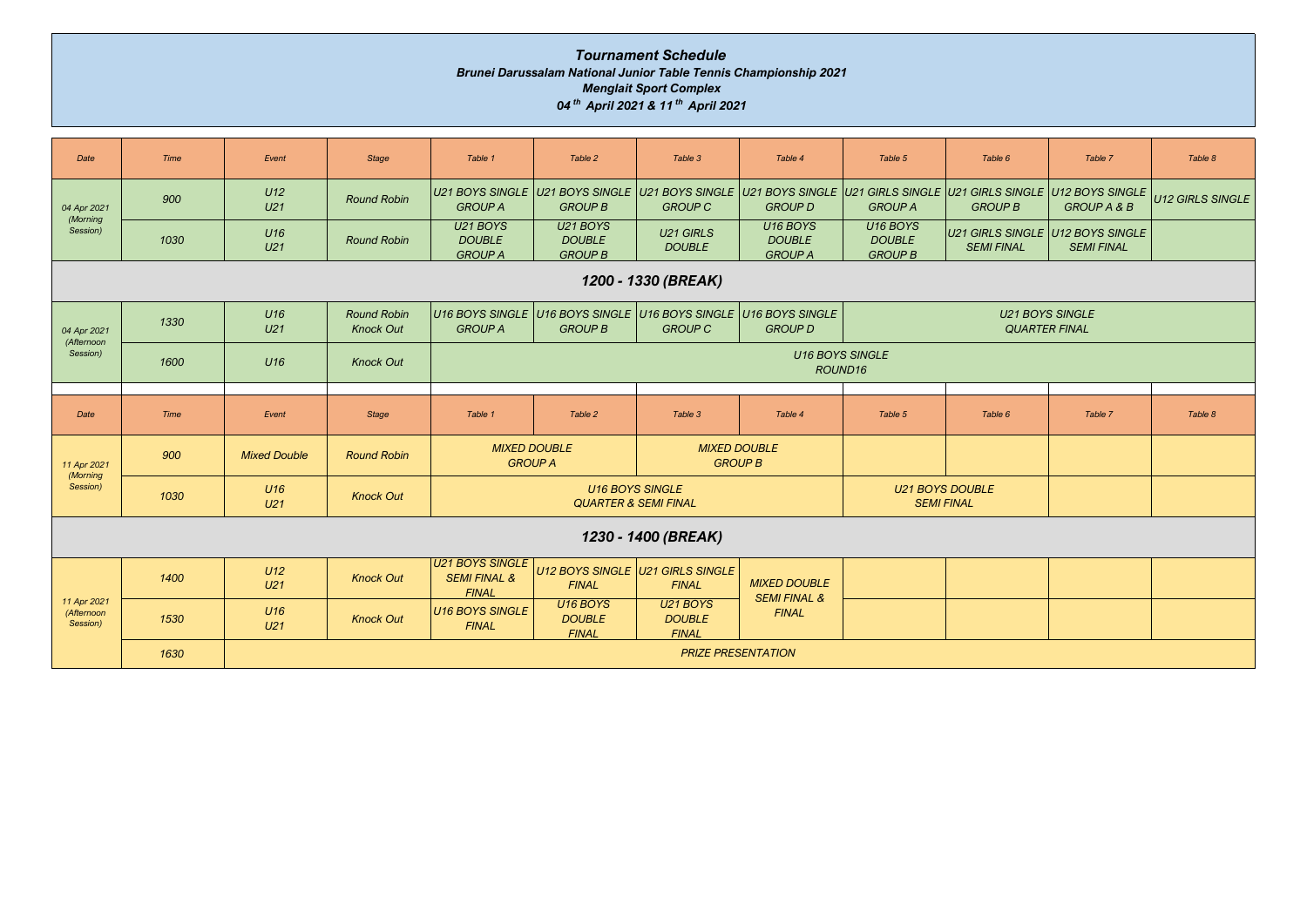*EVENT : U12 BOYS SINGLE GROUP : A*

| <b>NO</b>      | <b>PLAYER NAME</b>                          |              | $\overline{2}$ | $\overline{\mathbf{3}}$ | $\overline{\boldsymbol{4}}$ | W | $\mathbf{L}$ | <b>POINT</b> | <b>RANK</b> |
|----------------|---------------------------------------------|--------------|----------------|-------------------------|-----------------------------|---|--------------|--------------|-------------|
|                | Mohd Zulhafyz @ Shahrudyzyan bin Awg Herman | <b>XXXXX</b> |                |                         |                             |   |              |              |             |
|                |                                             |              |                |                         |                             |   |              |              |             |
|                |                                             |              |                |                         |                             |   |              |              |             |
| $\overline{2}$ | Muhammad Atqa Adaniy bin Muhammadd Khairi   |              | <b>XXXXX</b>   |                         |                             |   |              |              |             |
|                |                                             |              |                |                         |                             |   |              |              |             |
| 3              | Stanley Wang Xing Bo                        |              |                | <b>XXXXX</b>            |                             |   |              |              |             |
|                |                                             |              |                |                         |                             |   |              |              |             |
| 4              | Sean Chin Zheng Nan                         |              |                |                         | <b>XXXXX</b>                |   |              |              |             |

*EVENT :*

### *U12 BOYS SINGLE GROUP : B*

*NO W L POINT RANK 4 1 Chen Hung Hua XXXXX 2 Ak Md Asyraf Muazuddin Bin Pg Hj Aminul Sarni XXXXX PLAYER NAME 1 2 3 Freddy Chai Hao Zhe XXXXX 4 Hizkia Davidson XXXXX 3*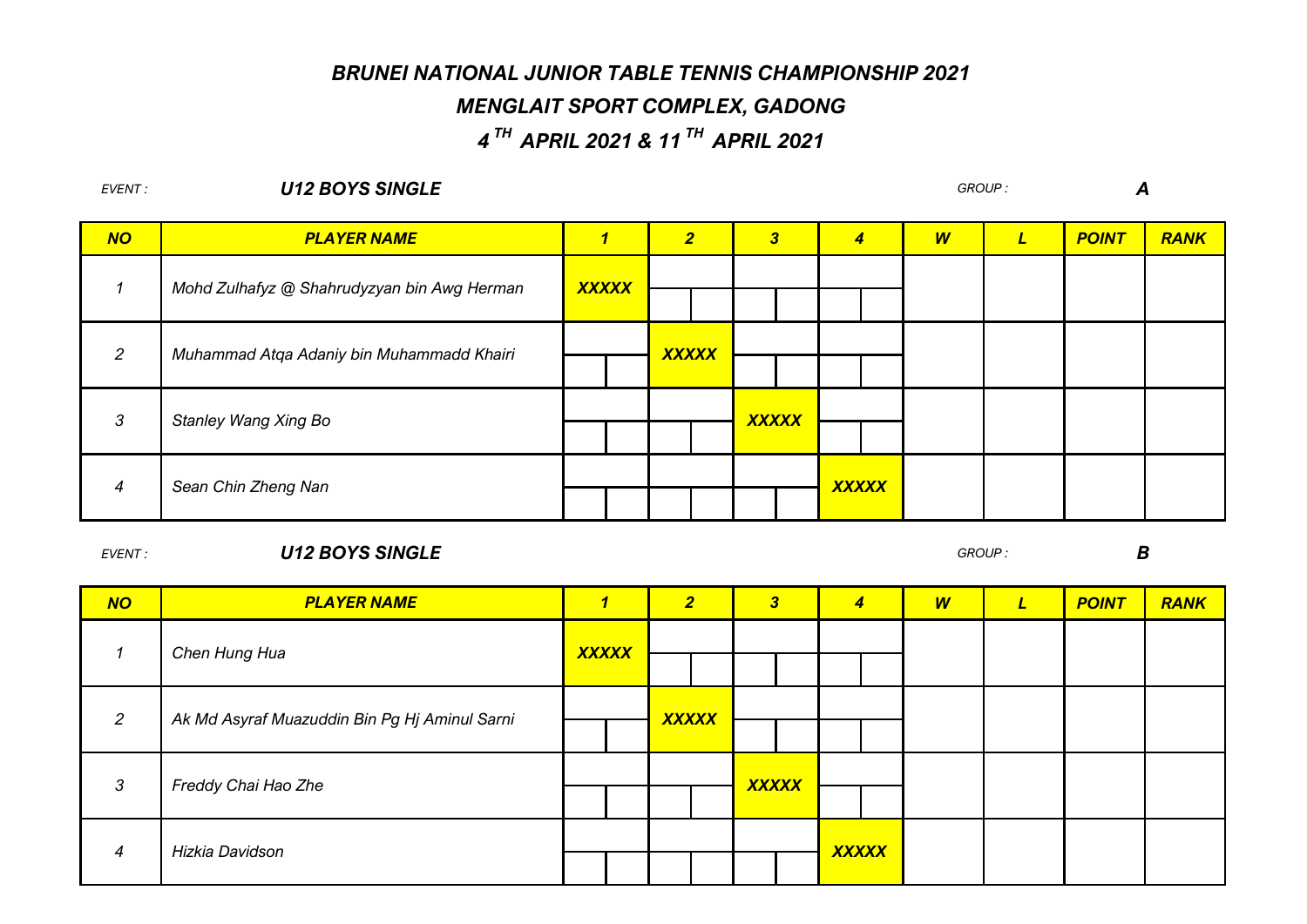| EVENT:           | <b>U12 GIRLS SINGLE</b> |              |                |              |              | GROUP: |   | $\boldsymbol{A}$ |             |
|------------------|-------------------------|--------------|----------------|--------------|--------------|--------|---|------------------|-------------|
| <b>NO</b>        | <b>PLAYER NAME</b>      |              | $\overline{2}$ | 3            | 4            | W      | L | <b>POINT</b>     | <b>RANK</b> |
|                  | Yumiko Woo Jing         | <b>XXXXX</b> |                |              |              |        |   |                  |             |
| $\overline{2}$   | Chin Wui San            |              | <b>XXXXX</b>   |              |              |        |   |                  |             |
| $\mathcal{S}$    | Liu Jia En              |              |                | <b>XXXXX</b> |              |        |   |                  |             |
| $\boldsymbol{4}$ | Lim Khe Ying            |              |                |              | <b>XXXXX</b> |        |   |                  |             |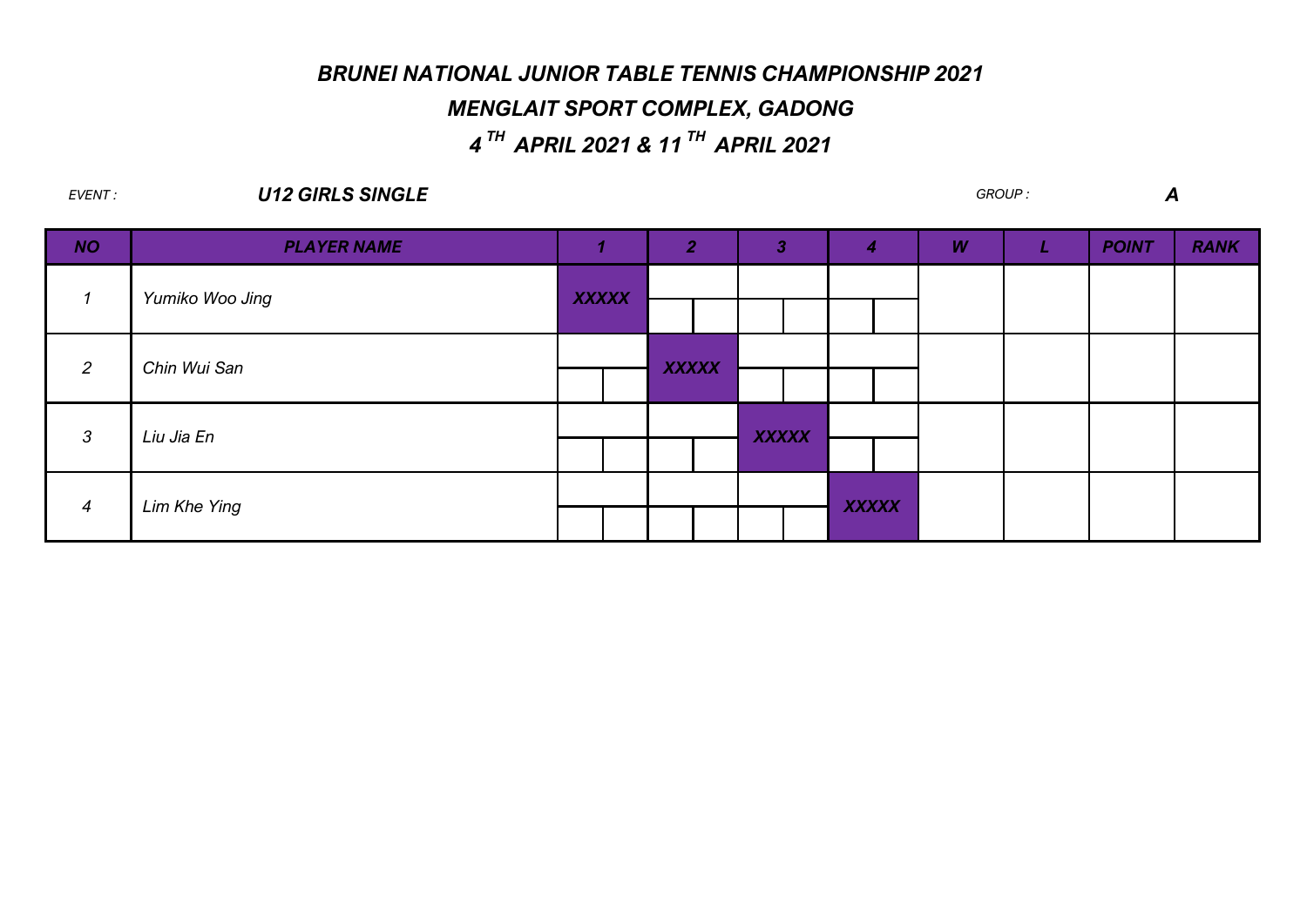*EVENT : U16 BOYS DOUBLE GROUP : A*

| <b>NO</b>      | <b>PLAYER NAME</b>                            |              | 2            | З            | 4            | W | <b>POINT</b> | <b>RANK</b> |
|----------------|-----------------------------------------------|--------------|--------------|--------------|--------------|---|--------------|-------------|
|                | Lim Yeu Shyan                                 | <b>XXXXX</b> |              |              |              |   |              |             |
|                | Kieran Ang Zhi Yang                           |              |              |              |              |   |              |             |
| $\overline{2}$ | Lim Yeu Jun                                   |              | <b>XXXXX</b> |              |              |   |              |             |
|                | Felix Low Guo Zhang                           |              |              |              |              |   |              |             |
|                | Ak Md Asyraf Muazuddin Bin Pg Hj Aminul Sarni |              |              | <b>XXXXX</b> |              |   |              |             |
| 3              | Stanley Wang Xing Bo                          |              |              |              |              |   |              |             |
|                | Alexis Lim Kai Xuan                           |              |              |              | <b>XXXXX</b> |   |              |             |
| 4              | Chin Fong Bin                                 |              |              |              |              |   |              |             |

*EVENT :*

#### *U16 BOYS DOUBLE GROUP :*

*B*

*NO W L POINT RANK Wong Jun Yuan Jacky Tan Chong Qing 1 XXXXX Nicholas Wong Sing Wang Marq Andrew Tolentino Hizola 3 XXXXX 2 XXXXX Woo Jun Kang Edmund Chin Yi Kai 4 XXXXX PLAYER NAME 1 2 3 4*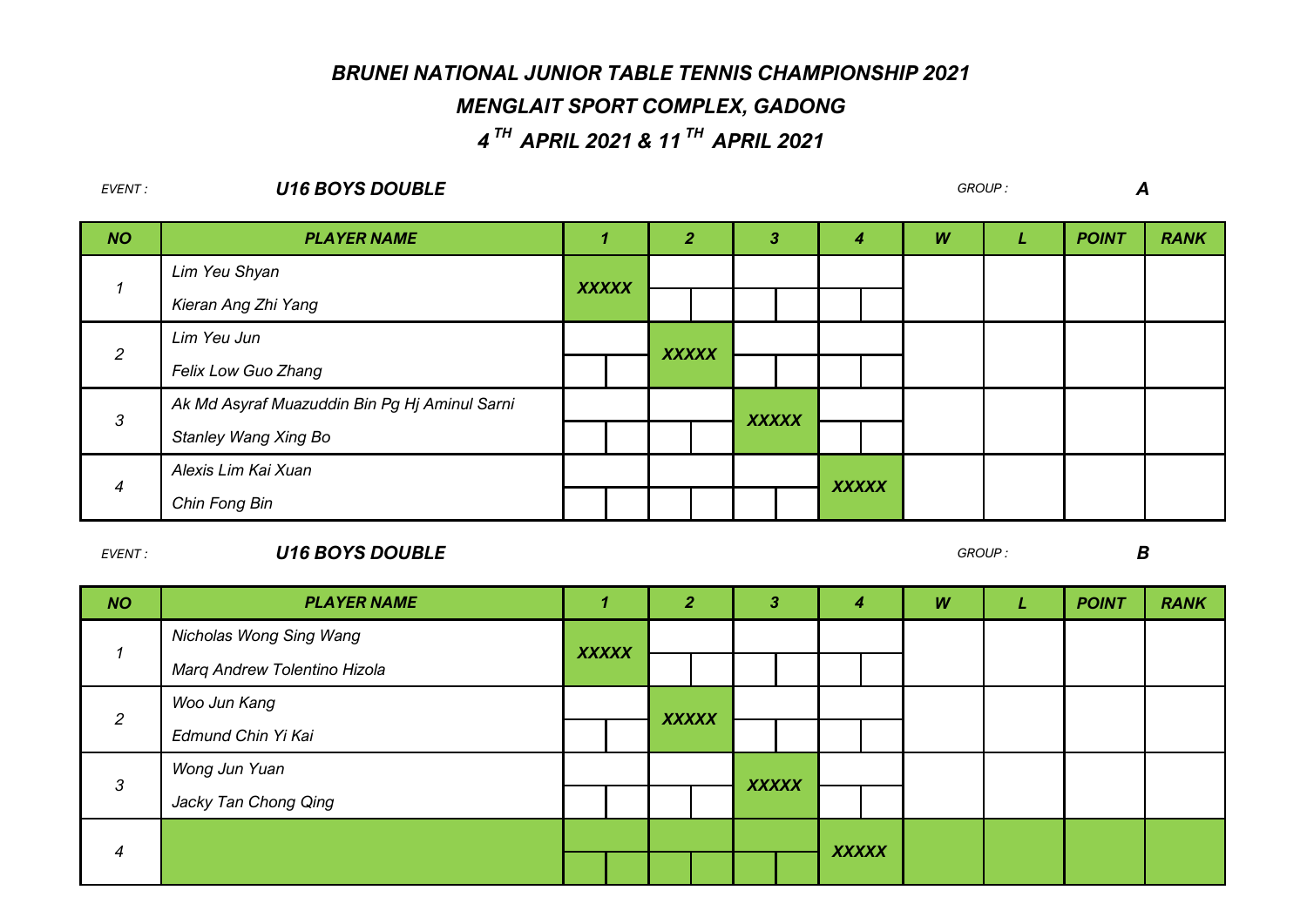## *BRUNEI NATIONAL JUNIOR TABLE TENNIS CHAMPIONSHIP 2021 MENGLAIT SPORT COMPLEX, GADONG*

### *4 TH APRIL 2021 & 11 TH APRIL 2021*

#### *EVENT :*

*U16 BOYS SINGLE GROUP : A*

| <b>NO</b>                | <b>PLAYER NAME</b>                                      | $\mathbf{1}$ | $\overline{2}$ | $\mathbf{3}$ |              | $\overline{4}$ |  | 5 <sup>5</sup> | 6            | $\overline{z}$ | W | L | <b>POINT</b> | <b>RANK</b> |
|--------------------------|---------------------------------------------------------|--------------|----------------|--------------|--------------|----------------|--|----------------|--------------|----------------|---|---|--------------|-------------|
| $\overline{\mathcal{L}}$ | Lim Yeu Jun                                             | <b>XXXXX</b> |                |              |              |                |  |                |              |                |   |   |              |             |
| $\overline{c}$           | Muhammad Khairul Hadif bin Ali Yusof                    |              | <b>XXXXX</b>   |              |              |                |  |                |              |                |   |   |              |             |
| $\mathfrak{3}$           | Muhammad Uqla Al-Mutawalli bin Haji Mohamad<br>Arriffen |              |                |              | <b>XXXXX</b> |                |  |                |              |                |   |   |              |             |
| $\boldsymbol{4}$         | Marq Andrew Tolentino Hizola                            |              |                |              |              | <b>XXXXX</b>   |  |                |              |                |   |   |              |             |
| $\sqrt{5}$               | Lim Yeu Shyan                                           |              |                |              |              |                |  | <b>XXXXX</b>   |              |                |   |   |              |             |
| 6                        | Md Arrayyan bin Abd Aziz                                |              |                |              |              |                |  |                | <b>XXXXX</b> |                |   |   |              |             |
| $\overline{7}$           | Nicholas Wong Sing Wang                                 |              |                |              |              |                |  |                |              | <b>XXXXX</b>   |   |   |              |             |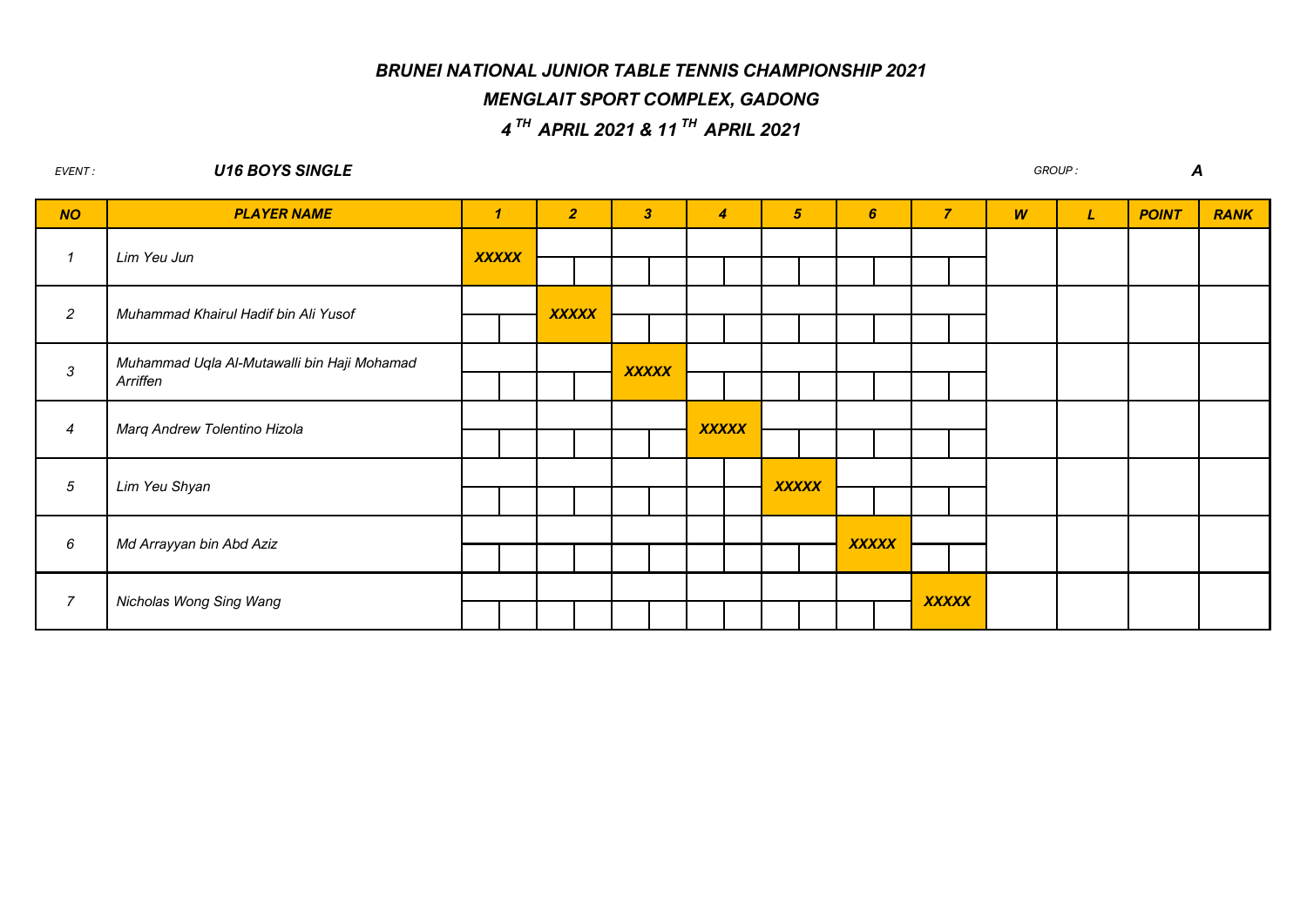#### *EVENT : U16 BOYS SINGLE GROUP : B*

| <b>NO</b>      | <b>PLAYER NAME</b>                                      | $\mathbf{1}$ |  | $\overline{2}$ | $\overline{\mathbf{3}}$ | $\overline{4}$ | $\sqrt{5}$   | $6\overline{6}$ | $\overline{7}$ | W | L | <b>POINT</b> | <b>RANK</b> |
|----------------|---------------------------------------------------------|--------------|--|----------------|-------------------------|----------------|--------------|-----------------|----------------|---|---|--------------|-------------|
| $\mathcal I$   | Kieran Ang Zhi Yang                                     | <b>XXXXX</b> |  |                |                         |                |              |                 |                |   |   |              |             |
| $\overline{2}$ | Edmund Chin Yi Kai                                      |              |  | <b>XXXXX</b>   |                         |                |              |                 |                |   |   |              |             |
| $\mathfrak{Z}$ | Woo Jun Kang                                            |              |  |                | <b>XXXXX</b>            |                |              |                 |                |   |   |              |             |
| $\overline{4}$ | Muhammad Zarif Al-Muzaffar bin Haji Mohamad<br>Arriffen |              |  |                |                         | <b>XXXXX</b>   |              |                 |                |   |   |              |             |
| $\sqrt{5}$     | Jason Lai Jian Cheng                                    |              |  |                |                         |                | <b>XXXXX</b> |                 |                |   |   |              |             |
| 6              | Chan Yu Ren                                             |              |  |                |                         |                |              | <b>XXXXX</b>    |                |   |   |              |             |
| $\overline{7}$ | Van Persie Ferdinand                                    |              |  |                |                         |                |              |                 | <b>XXXXX</b>   |   |   |              |             |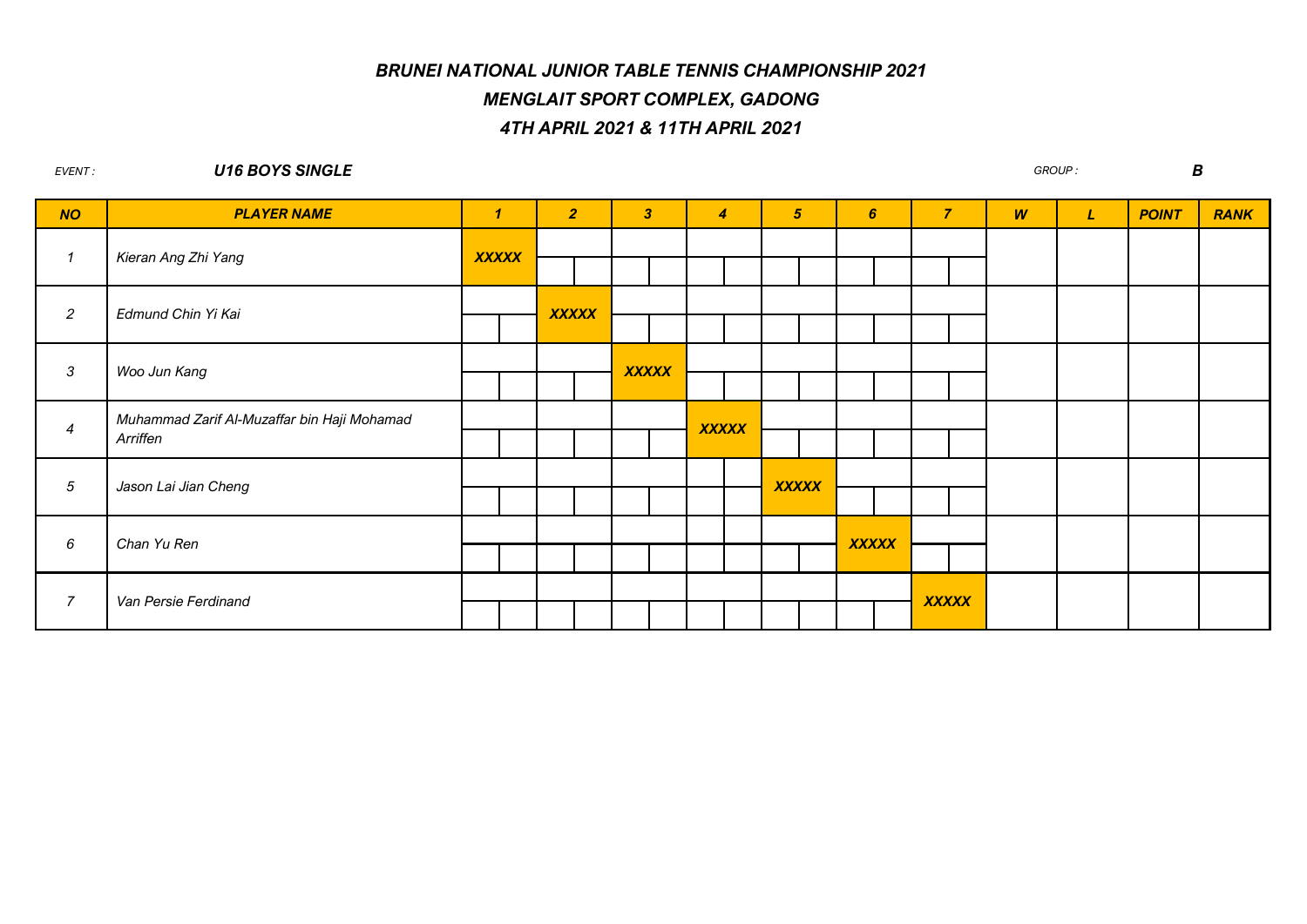#### *EVENT :*

*U16 BOYS SINGLE GROUP : C*

| <b>NO</b>        | <b>PLAYER NAME</b>                       | $\boldsymbol{\eta}$ |  | $\overline{2}$ | 3            | 4            | $\sqrt{5}$   | 6            | $\overline{7}$ | W | L | <b>POINT</b> | <b>RANK</b> |
|------------------|------------------------------------------|---------------------|--|----------------|--------------|--------------|--------------|--------------|----------------|---|---|--------------|-------------|
| $\mathbf{1}$     | Mohd Zulkifli @ Shahminan bin Awg Herman | <b>XXXXX</b>        |  |                |              |              |              |              |                |   |   |              |             |
| $\overline{2}$   | Alexis Lim Kai Xuan                      |                     |  | <b>XXXXX</b>   |              |              |              |              |                |   |   |              |             |
| $\mathfrak{Z}$   | Felix Low Guo Zhang                      |                     |  |                | <b>XXXXX</b> |              |              |              |                |   |   |              |             |
| $\boldsymbol{4}$ | Jacky Tan Chong Qing                     |                     |  |                |              | <b>XXXXX</b> |              |              |                |   |   |              |             |
| $\sqrt{5}$       | Souban Hout                              |                     |  |                |              |              | <b>XXXXX</b> |              |                |   |   |              |             |
| $\epsilon$       | Afiq Hazman bin Agus Sujoko              |                     |  |                |              |              |              | <b>XXXXX</b> |                |   |   |              |             |
| $\overline{7}$   | Wong Jun Yuan                            |                     |  |                |              |              |              |              | <b>XXXXX</b>   |   |   |              |             |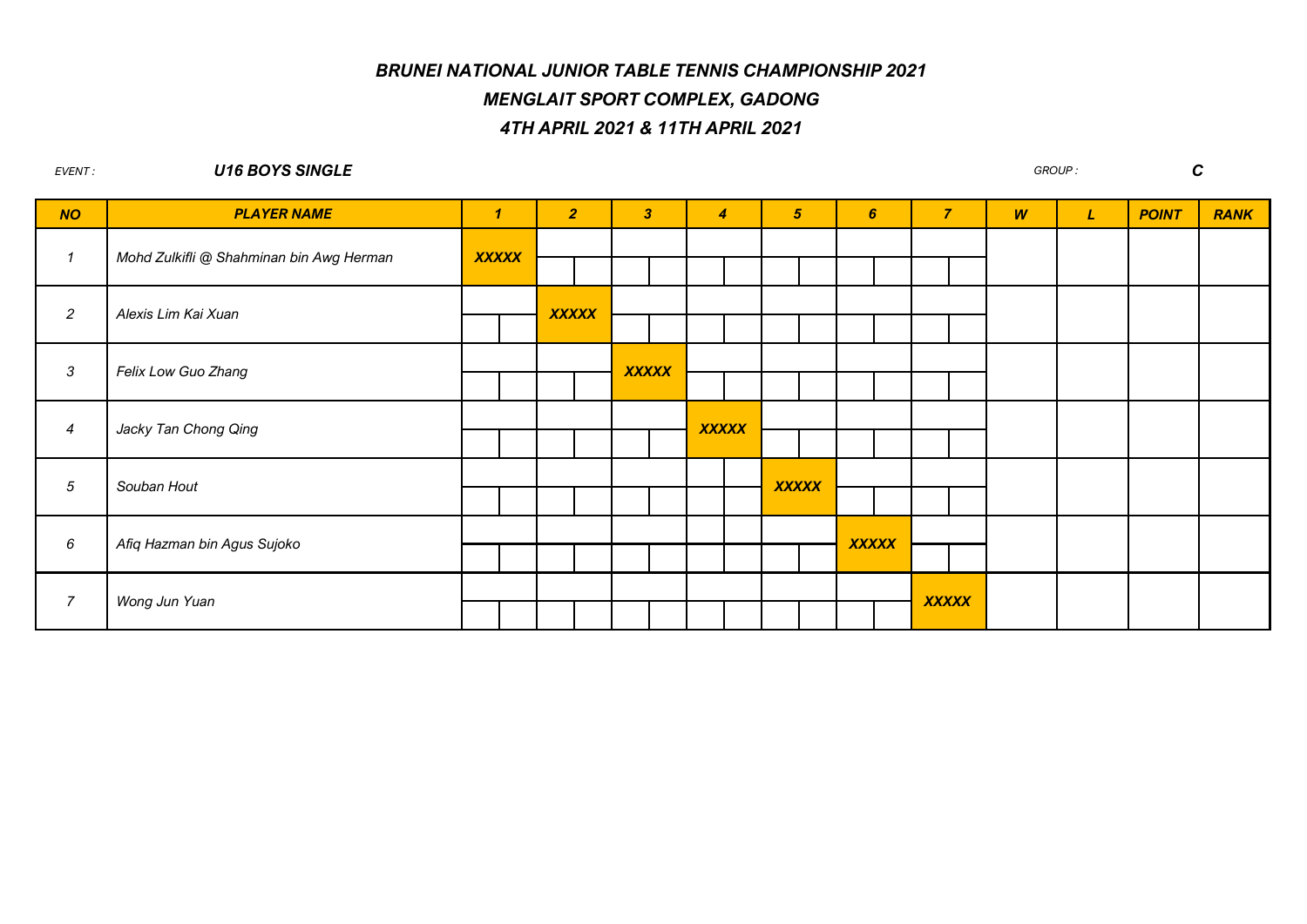#### *EVENT : U16 BOYS SINGLE GROUP : D*

| <b>NO</b>      | <b>PLAYER NAME</b>       | $\boldsymbol{\mathcal{L}}$ | $\overline{2}$ |  | 3 <sup>1</sup> | $\overline{\mathbf{4}}$ | $\sqrt{5}$   | $6\phantom{1}6$ | $\overline{7}$ | W | $\mathbf{L}$ | <b>POINT</b> | <b>RANK</b> |
|----------------|--------------------------|----------------------------|----------------|--|----------------|-------------------------|--------------|-----------------|----------------|---|--------------|--------------|-------------|
| $\mathcal I$   | Yong Zhi Xuan            | <b>XXXXX</b>               |                |  |                |                         |              |                 |                |   |              |              |             |
| $\overline{a}$ | Ashton Shim Kwet Hau     |                            | <b>XXXXX</b>   |  |                |                         |              |                 |                |   |              |              |             |
| $\mathfrak{Z}$ | Nelson Then Shi Hao      |                            |                |  | <b>XXXXX</b>   |                         |              |                 |                |   |              |              |             |
| $\overline{4}$ | Ang Chin Gui             |                            |                |  |                | <b>XXXXX</b>            |              |                 |                |   |              |              |             |
| 5              | Stanley Leoneilson Tjong |                            |                |  |                |                         | <b>XXXXX</b> |                 |                |   |              |              |             |
| $\epsilon$     | Chin Fong Bin            |                            |                |  |                |                         |              | <b>XXXXX</b>    |                |   |              |              |             |
| $\overline{7}$ |                          |                            |                |  |                |                         |              |                 | <b>XXXXX</b>   |   |              |              |             |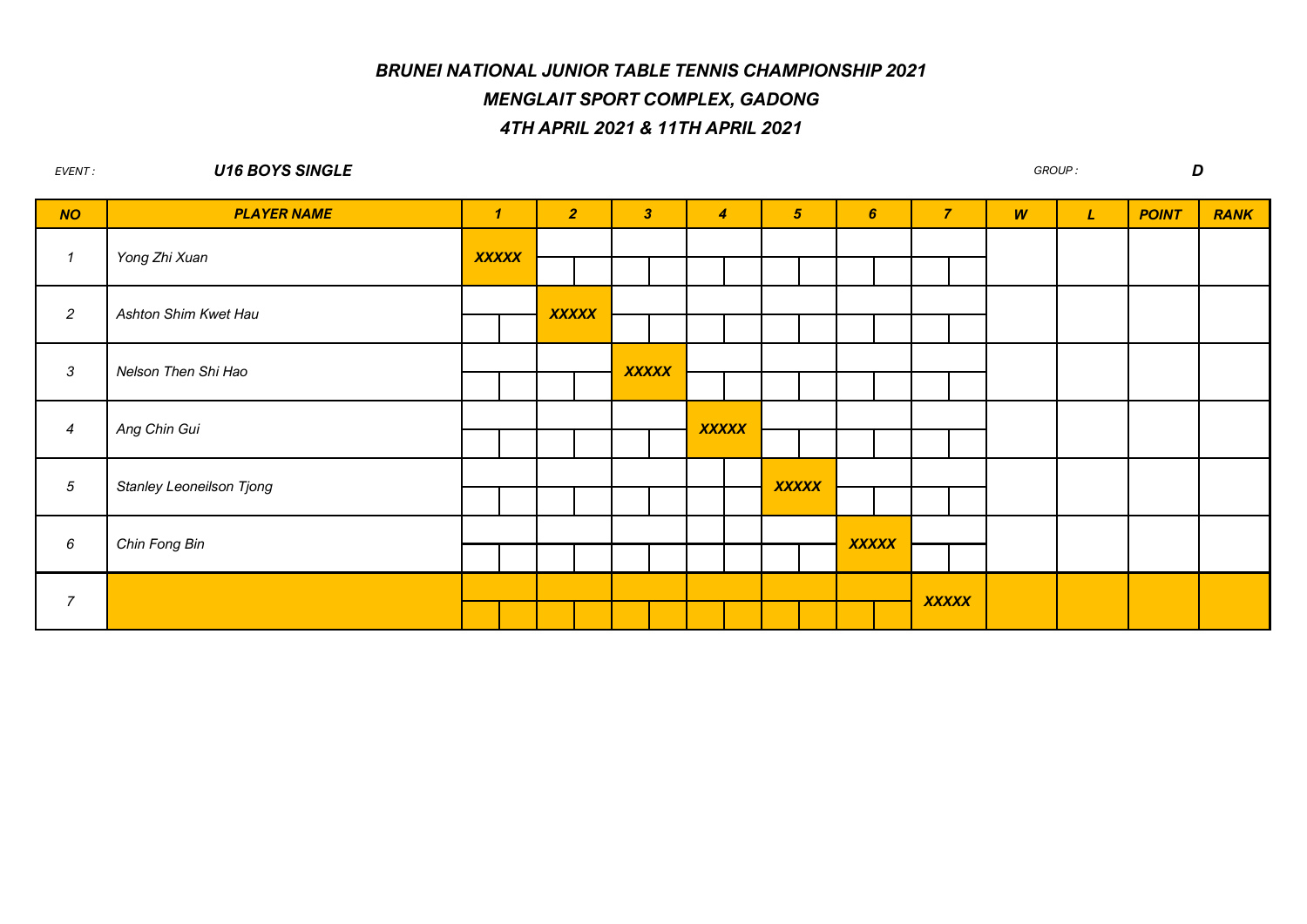#### *BRUNEI NATIONAL JUNIOR TABLE TENNIS CHAMPIONSHIP 2021*

#### *MENGLAIT SPORT COMPLEX, GADONG*

## *4 TH APRIL 2021 & 11 TH APRIL 2021*

*EVENT :*

#### *U21 BOYS DOUBLE GROUP : A*

| <b>NO</b> | <b>PLAYER NAME</b>                                 |              |              |              |              | W | <b>POINT</b> | <b>RANK</b> |
|-----------|----------------------------------------------------|--------------|--------------|--------------|--------------|---|--------------|-------------|
|           | Mohammad Shahmie bin Mohammad Sani                 | <b>XXXXX</b> |              |              |              |   |              |             |
|           | Mohammad Shahzwan bin Mohammad Sani                |              |              |              |              |   |              |             |
|           | Hiew Lik Qi Ricky                                  |              | <b>XXXXX</b> |              |              |   |              |             |
|           | Tan Jia Hong                                       |              |              |              |              |   |              |             |
| 3         | Jason Lai Jian Cheng                               |              |              | <b>XXXXX</b> |              |   |              |             |
|           | Muhammad Raiyan bin Abdullah Mohammad Amirul Sarni |              |              |              |              |   |              |             |
|           | Ak Abdul Rasheed bin Pg Hj Muhammad Noor           |              |              |              | <b>XXXXX</b> |   |              |             |
| 4         | Ak Abdul Basheer bin Pg Hj Muhammad Noor           |              |              |              |              |   |              |             |

*EVENT :*

#### *U21 BOYS DOUBLE GROUP : B*

| <b>NO</b>     | <b>PLAYER NAME</b>                   |              |              |              | 4            | W | <b>POINT</b> | <b>RANK</b> |
|---------------|--------------------------------------|--------------|--------------|--------------|--------------|---|--------------|-------------|
|               | Leslie Chin Yi Zhen                  | <b>XXXXX</b> |              |              |              |   |              |             |
|               | Kenneth Chin Yii Ping                |              |              |              |              |   |              |             |
| $\mathcal{P}$ | Ak Hilmanuddin bin Pg Hj Baharuddin  |              | <b>XXXXX</b> |              |              |   |              |             |
|               | Muhammad Khairul Hadif bin Ali Yusof |              |              |              |              |   |              |             |
|               | Muhammad Khairuddin bin Omar         |              |              |              |              |   |              |             |
| 3             | Muhammad Redhuan bin Abdul Musauwir  |              |              | <b>XXXXX</b> |              |   |              |             |
|               |                                      |              |              |              | <b>XXXXX</b> |   |              |             |
|               |                                      |              |              |              |              |   |              |             |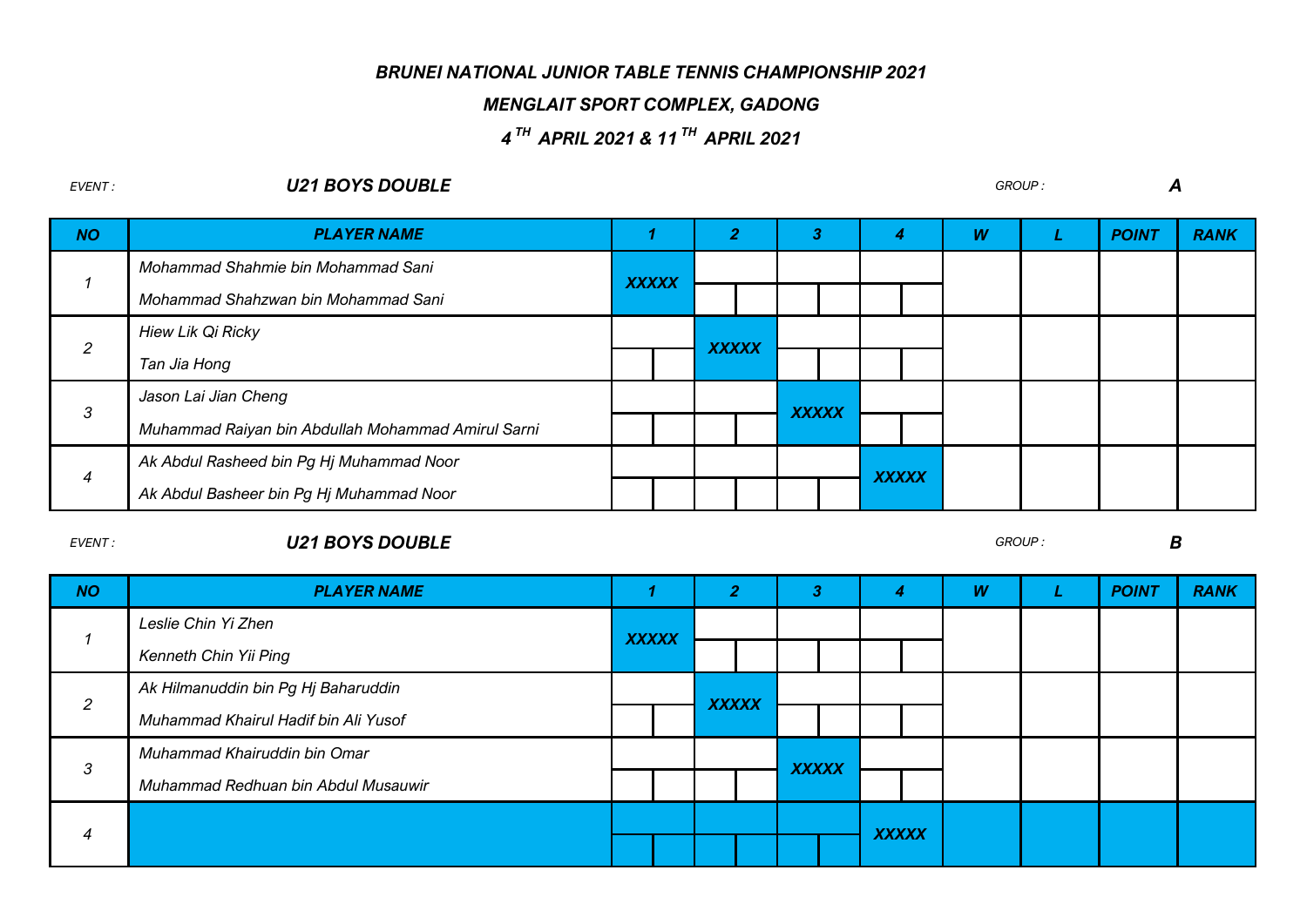*EVENT : U21 BOYS SINGLE GROUP : A*

| <b>NO</b>      | <b>PLAYER NAME</b>                                    |              | $\overline{2}$ | 3            | 4            | W | <b>POINT</b> | <b>RANK</b> |
|----------------|-------------------------------------------------------|--------------|----------------|--------------|--------------|---|--------------|-------------|
|                | Muhammad Raiyan bin Abdullah Mohammad Amirul<br>Sarni | <b>XXXXX</b> |                |              |              |   |              |             |
|                |                                                       |              |                |              |              |   |              |             |
|                |                                                       |              |                |              |              |   |              |             |
| $\overline{2}$ | Leslie Chin Yi Zhen                                   |              | <b>XXXXX</b>   |              |              |   |              |             |
|                |                                                       |              |                |              |              |   |              |             |
| 3              | Hiew Lik Qi Ricky                                     |              |                | <b>XXXXX</b> |              |   |              |             |
|                |                                                       |              |                |              |              |   |              |             |
| $\overline{4}$ | Ak Hilmanuddin bin Pg Hj Baharuddin                   |              |                |              | <b>XXXXX</b> |   |              |             |

*EVENT :*

### *U21 BOYS SINGLE GROUP : B*

*NO W L POINT RANK 4 XXXXX 3 Mohammad Shahmie bin Mohammad Sani XXXXX 2 Daniel Chong Kok Wei XXXXX 1 Ak Abdul Rasheed bin Pg Hj Muhammad Noor XXXXX PLAYER NAME 1 2 3 4*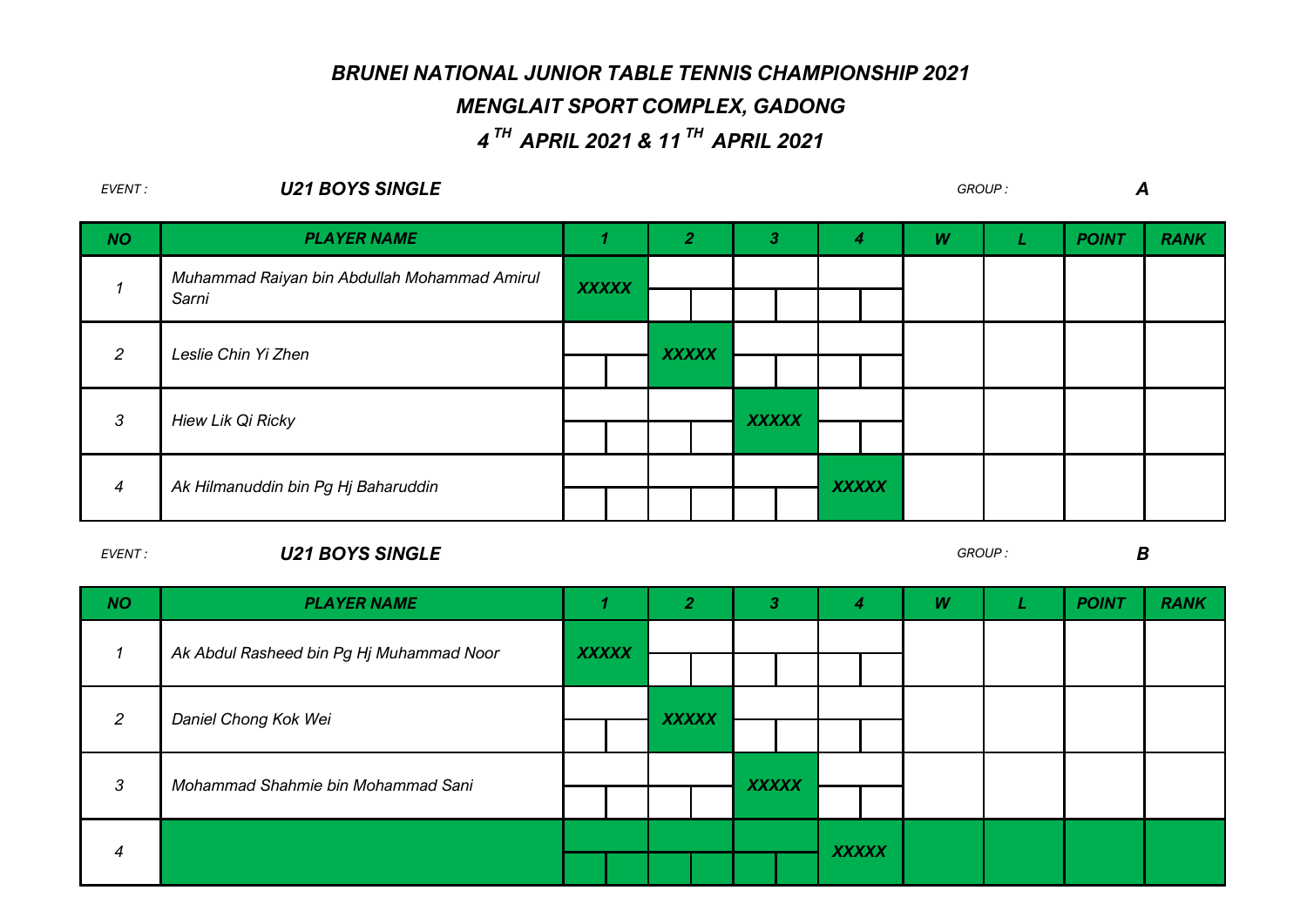### *BRUNEI NATIONAL JUNIOR TABLE TENNIS CHAMPIONSHIP 2021*

### *MENGLAIT SPORT COMPLEX, GADONG*

## *4 TH APRIL 2021 & 11 TH APRIL 2021*

*EVENT : U21 GIRLS DOUBLE GROUP : A*

| <b>NO</b>      | <b>PLAYER NAME</b>    |              | 2            | 3            | 4            | W | <b>POINT</b> | <b>RANK</b> |
|----------------|-----------------------|--------------|--------------|--------------|--------------|---|--------------|-------------|
|                | Cecilia Lu Hui Hui    | <b>XXXXX</b> |              |              |              |   |              |             |
|                | Ling Yi Xuan          |              |              |              |              |   |              |             |
|                | Ling Yi Zhen          |              | <b>XXXXX</b> |              |              |   |              |             |
| $\overline{2}$ | Lim Xing Yee          |              |              |              |              |   |              |             |
|                | Nicole Wong E Rou     |              |              | <b>XXXXX</b> |              |   |              |             |
| 3              | Phoebe Chong Xiao Wei |              |              |              |              |   |              |             |
|                |                       |              |              |              | <b>XXXXX</b> |   |              |             |
| 4              |                       |              |              |              |              |   |              |             |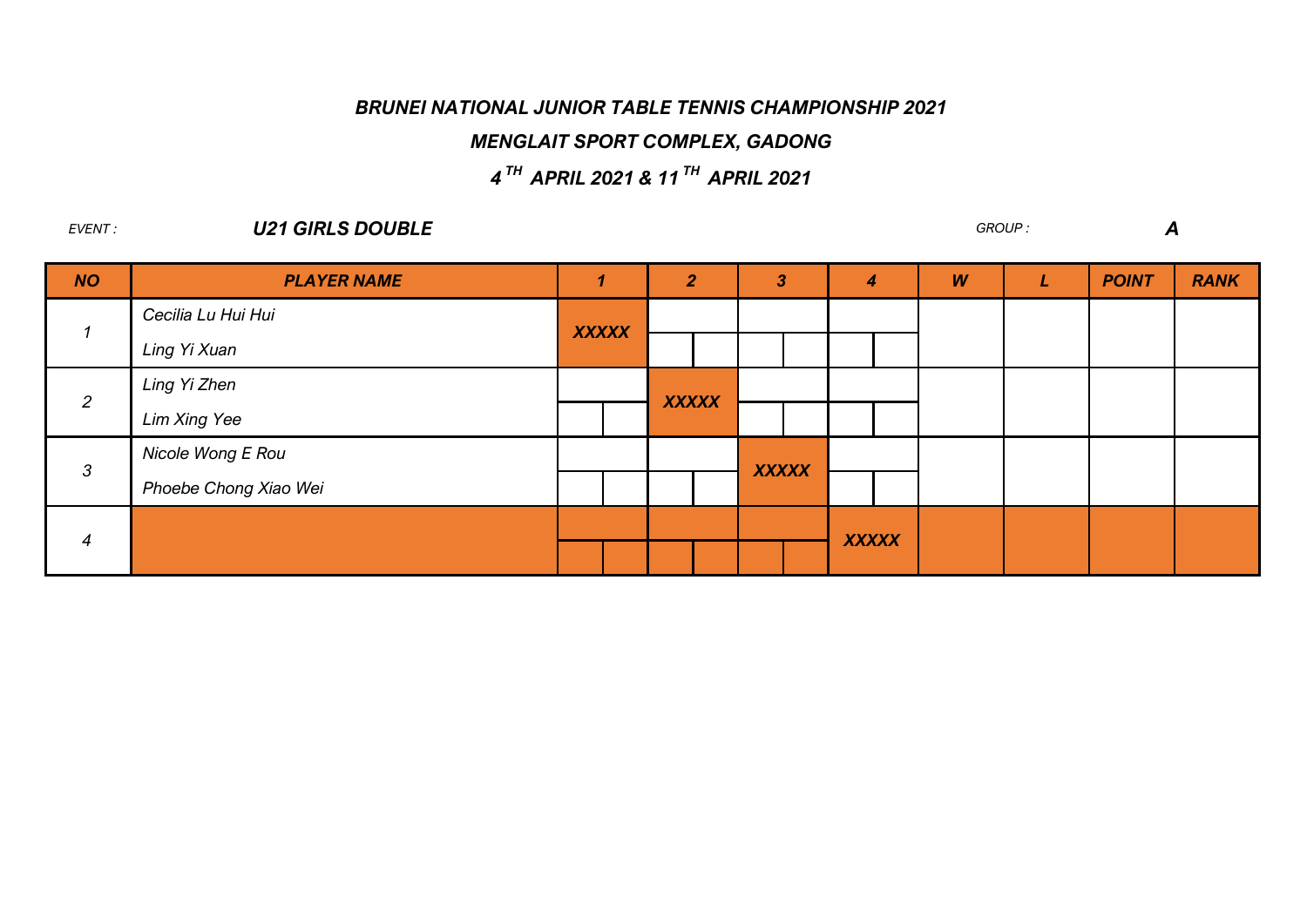*EVENT : NO W L POINT RANK 4 Ling Yi Zhen 3 Hong Hui Qin XXXXX XXXXX 2 Nicole Wong E Rou XXXXX 1 Lim Xing Yee XXXXX U21 GIRLS SINGLE GROUP : A PLAYER NAME 1 2 3 4*

*EVENT :*

### *U21 GIRLS SINGLE GROUP : B*

*NO W L POINT RANK 4 XXXXX 3 Cecilia Lu Hui Hui XXXXX 2 Ling Yi Xuan XXXXX 1 Suziatul Wahidah bte Mohammad Sani XXXXX PLAYER NAME 1 2 3 4*